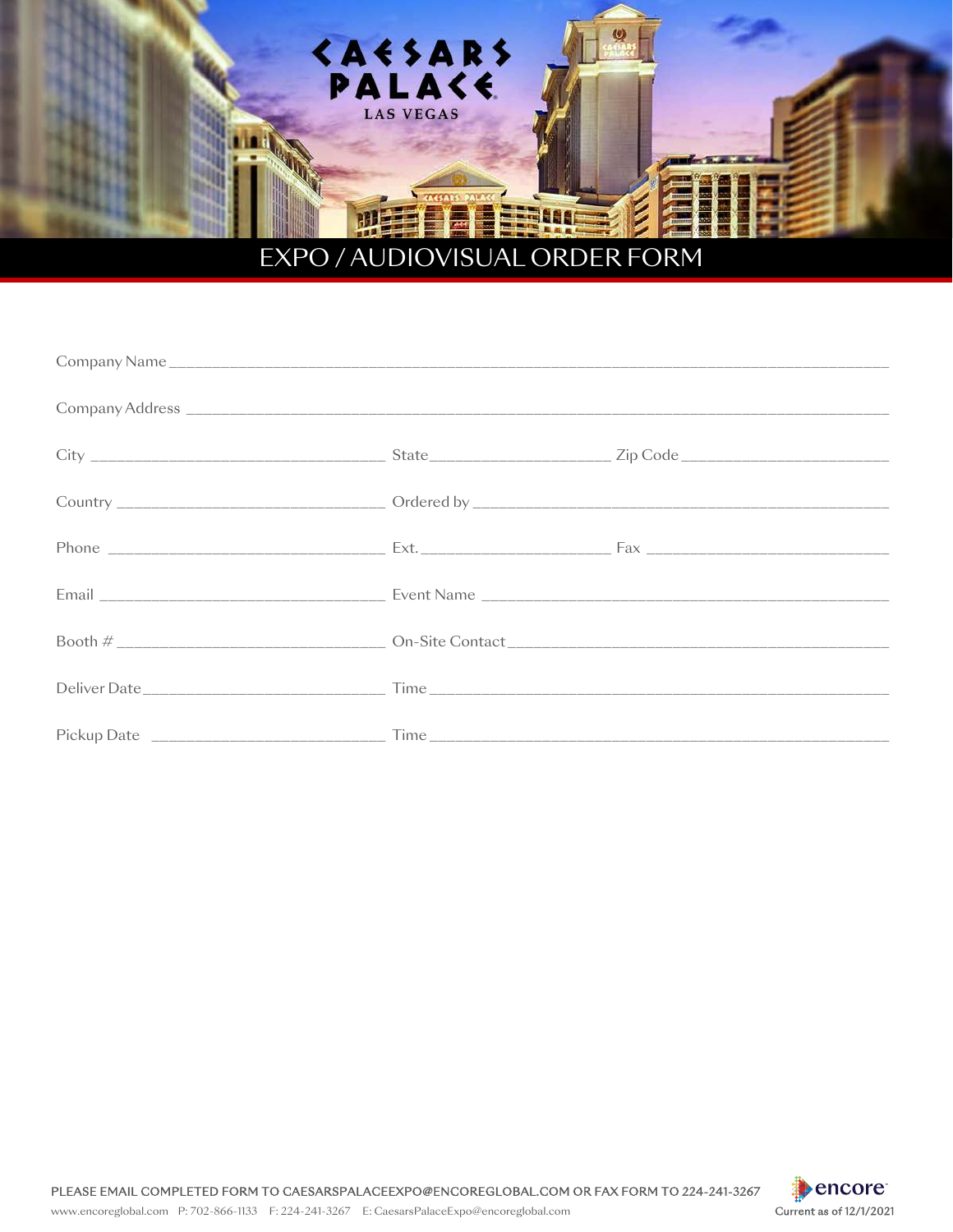

# EXPO / AUDIOVISUAL ORDER FORM

# ALL EQUIPMENT PRICES ARE PER DAY unless otherwise stated.

| PACKAGES                                                                                   | Ot۱ | Davs | Rate   | Total |
|--------------------------------------------------------------------------------------------|-----|------|--------|-------|
| <b>VIDEO</b><br>49" Screen, Floor Monitor Stand,<br><b>HDMI</b> Cable                      |     |      | \$1039 |       |
| <b>AUDIO</b><br>2 Speakers, 2 Stands, 1 Wired<br>Microphone, 1 Mixer, All Cables/Cords     |     |      | \$763  |       |
| <b>PROJECTION</b><br>8x8 Screen, Projector, AV Cart/Skirt,<br>HDMI Cable, All Cables/Cords |     |      | \$920  |       |

# **FLAT SCREEN MONITORS**

| 24" |  | \$210  |  |
|-----|--|--------|--|
| 32" |  | \$368  |  |
| 46" |  | \$777  |  |
| 49" |  | \$903  |  |
| 52" |  | \$956  |  |
| 60" |  | \$1040 |  |
| 70" |  | \$1234 |  |
| 80" |  | \$1785 |  |

Please call for pricing on Flat Screens 90" and larger and Video Wall Options

#### **TOUCH SCREEN MONITORS**

| $\Delta \Omega$ " |  | $A = 0$<br>997 P |
|-------------------|--|------------------|

55" | \$999

### **MONITOR ACCESSORIES**

| Mounting Bracket                  |  | \$123 |  |
|-----------------------------------|--|-------|--|
| <b>Eloor Monitor Stand</b>        |  | \$111 |  |
| Laptop Shelf                      |  | \$25  |  |
| 25' HDMI Cable                    |  | \$16  |  |
| HDMI To Mini Display Port Adapter |  | \$50  |  |
| DVD/Blu-Ray Player                |  | \$100 |  |
| Power Strip                       |  | \$33  |  |
| 25' Extension Cord                |  | \$33  |  |
| $\lambda$ in $\Omega$             |  |       |  |

#### **AUDIO**

| Wireless Microphone-Handheld  |  | \$263 |  |
|-------------------------------|--|-------|--|
| Wireless Microphone-Lavalier  |  | \$263 |  |
| 12 Channel Mixer              |  | \$205 |  |
| Direct Box for Computer Audio |  | \$39  |  |

### **CANCELLATION**

Written cancellation of ordered equipment and services must be received 48 hours prior to delivery. Failure to do so will result in a 100% charge to your account.

ALL AUDIO VISUAL ON A TRADESHOW FLOOR IS AN EXCLUSIVE SERVICE OF ENCORE.

PLEASE EMAIL COMPLETED FORM TO [CAESARSPA](mailto:CAESARS%40ENCOREGLOBAL.COM?subject=)LACEEXPO@ENCOREGLOBAL.COM OR FAX FORM TO 224-241-3267

|  | \$385 |  |
|--|-------|--|
|  | \$50  |  |
|  | \$50  |  |
|  | \$50  |  |

### **RIGGING, BANNER & SIGNS**

Please Submit Online - http://rigging.encoreglobal.com

#### **LABOR**

Laptop Wireless Mouse Wireless Keyboard Wireless Remote Presenter

| Monitor Hang (one time charge, install<br>and dismantle)               |  | \$225 |  |
|------------------------------------------------------------------------|--|-------|--|
| Technician Assistance and Shadows<br>(per hour charge, per technician) |  | \$118 |  |
| $\sqrt{2}$ in $\pm$ $\sim$ $\pm$ $\sim$ $\pm$ $\sim$                   |  |       |  |

## **YOUR TOTALS**

**COMPUTING**

Total Equipment Charges

Labor Charges (\$107 per hour, 2 hour minimum required for load in/loud out)

25% Service Charge

# **TOTAL DUE**

Don't see what you are looking for? Please call to discuss the options or leave us a note below

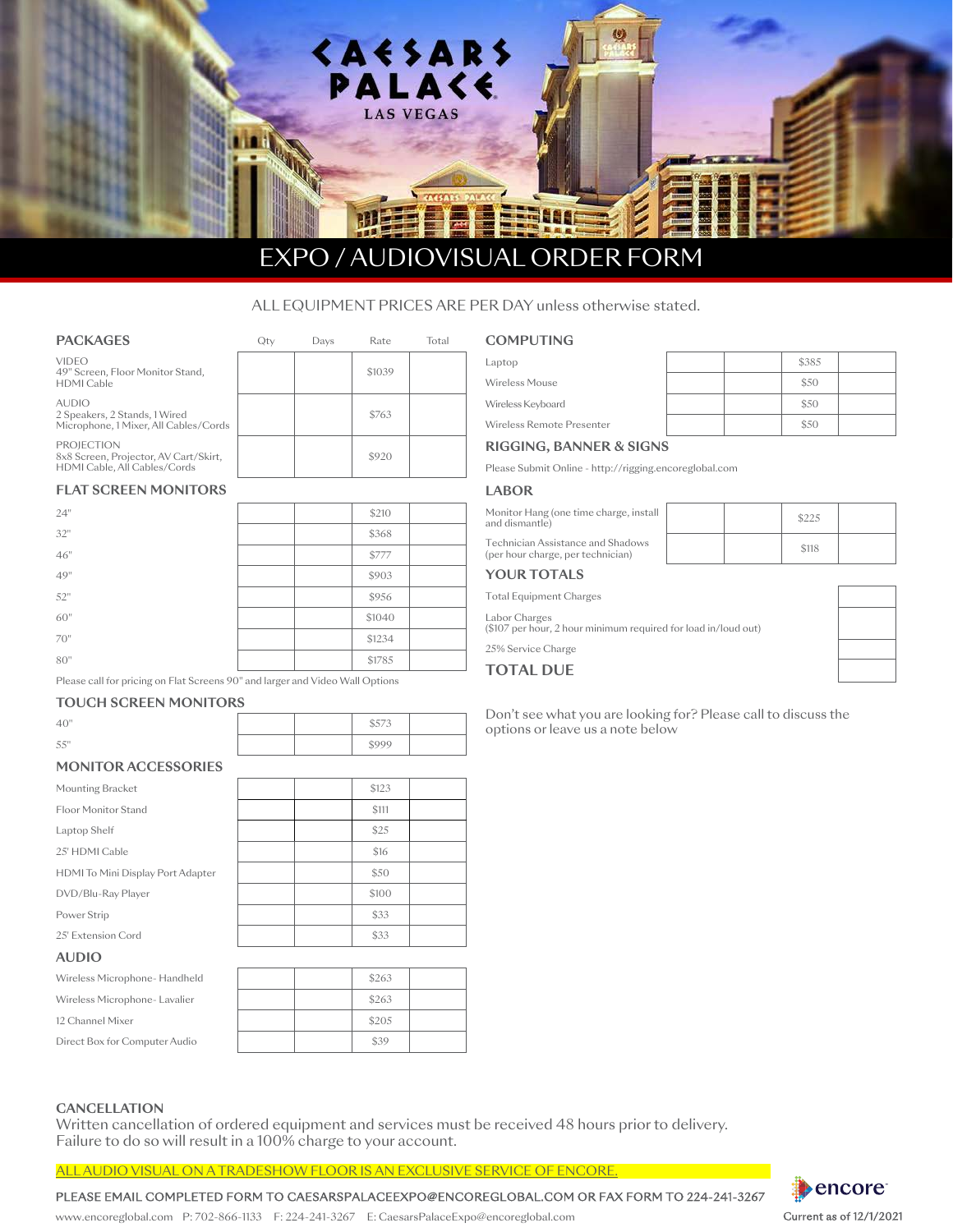

# GENERAL TERMS AND CONDITIONS

These General Terms and Conditions apply to any proposal, quote, order and/or agreement relating to audiovisual, internet and/or related equipment ("Equipment") rented by Client from Encore, as well as any audiovisual, internet, production and/or related services or labor ("Services") provided by Encore. These General Terms and Conditions incorporate by reference any attached or related proposal, quote, order, schedule, contract, change of work order and/or commencement of work and shall constitute the entire agreement ("Agreement") between Encore and Client (individually "Party and, collectively, "Parties").

#### 1. DEFINITIONS

For purposes of this Agreement, "Encore" means Encore, LLC and its employees, members, managers, officers, agents, assigns, affiliated companies, related entities and any subcontractors appointed by Encore. The term "Client" means the Client, its employees, officers, directors, managers, members, guests, invitees, agents, representatives and any Client Appointed Contractors ("CAC").

#### 2. PAYMENT TERMS

Client agrees to pay Encore all charges in this Agreement, including any and all Equipment, Services and/or labor overages. Payment is due and payable in full upon signing this Agreement, unless Client has established a Master Account with the venue that includes Encore's Equipment and/or Services in which case all charges shall be billed to Client's Master Account pursuant to the terms set forth by the venue and due and payable to the venue upon conclusion of the event. Any direct bill or open account requires prior credit approval and may require a deposit prior to the start of the event. Any deposit received from Client shall be credited to the final invoice for the event. All invoices not paid in full within 30 days of the invoice date shall bear a finance charge at the lesser of the maximum rate allowed by applicable law, or 1.5% per month.

#### 3. ESTIMATES AND CHARGES

In connection with this Agreement or any contract entered into between Encore and Client:

(a) Any estimate provided to Client in connection with the expected service hours, labor hours and/or number of days the Equipment is rented is solely an estimate. In the event the actual hours, actual quantities of Equipment rented hereunder or actual days the Equipment is rented is greater than the amount indicated in any proposal or quote, Client will be charged for those overages at Encore's standard rates, less any applicable discounts. A day's rental period is all or any portion of each 24-hour period starting at 07:00 and continuing through 06:59 the following day.

(b) Labor rates are based upon prevailing rates and practices at the particular venue location where the event is held. All labor estimates, rates and minimum labor calls are based on local venue rules and/or local union rules, as applicable.

(c) All Equipment and materials are on a rental basis for the duration of the event and shall remain the property of Encore, except where specifically identified as a sale.

(d) Unless specifically stated in the Agreement, the charges herein do not include any electrical charges that may be incurred or charged by the event facility due to the extent of the event's audiovisual requirements. Client may be charged for such electrical charges upon conclusion of the event.

(e) If Client is exempt from the payment of sales or other applicable tax, a tax exemption certificate must be submitted prior to the commencement of the event. If Client fails to timely submit an applicable tax exemption certificate, the sales or other applicable tax shall be due and payable at the time of final invoice.

(f) If applicable, a service charge or AV house charge is included to allow Encore to provide the necessary event support required to execute successful meetings and events including immediate on-site support, pre-event planning and preparation and coordination with our hotel partners. The entire service charge or AV house charge is for administrative costs and is not a gratuity in whole or part to employees of Encore or any other party.

#### 4. DAMAGE TO EQUIPMENT

Client agrees that, prior to the beginning of the event, it shall have the right to review and inspect the Equipment with Encore personnel to confirm it is in good operating condition. Client shall immediately notify Encore if any Equipment is defective or not in good operating condition. Client's failure

to review or inspect the Equipment prior to the start of the event or notify Encore if the Equipment is defective or not in good operating condition shall be deemed an acknowledgment that the Equipment is in good operating condition. Client agrees to pay for all damages because of lost, damaged or stolen Equipment, including loss or damage caused by Client's accident, misuse or neglect, based upon repair costs for reparable Equipment or full replacement cost for lost, stolen or irreparable Equipment. However, should the Equipment listed on this Agreement be damaged, lost or stolen due to Encore's sole negligence, Encore shall be responsible for the repair or replacement of the Equipment. In no event will Encore be liable for any Client damages or loss caused, in whole or in part, by the loss, malfunction or damage to any Equipment.

#### 5. SUBLEASE

With the prior written consent of Encore, Client shall have the right to sublease the Equipment and, in the event of a sublease, Client shall be fully responsible for all insurance on, repair and replacement of, and reclamation of the Equipment. Encore reserves the right to replace the Equipment at Client's expense at full retail value if the subleased Equipment is lost, damaged or untimely returned.

#### 6. EQUIPMENT HANDLING/SURRENDER

All Equipment may only be handled and operated by Encore personnel unless authorized by Encore. Equipment may not be moved, stored or serviced by Client or any other party. Client agrees that Encore shall have the right to enter the premises where the Equipment is located and shall have access to the Equipment at all times for the purposes of set, strike, maintenance and routine checks. On the expiration or earlier termination of this Agreement, the Equipment shall be returned in good repair, condition and working order, subject only to reasonable wear and tear. If Client brings its own computer to be used for presentation purposes during the event, Encore recommends the computer be tested with the event Equipment to ensure compatibility. 7. CONDITION OF EQUIPMENT

Encore maintains and services the Equipment in accordance with manufacturers' specifications and industry practice. However, Encore does not provide any express or implied warranty for the Equipment or Services, including any warranty of fitness for a particular purpose or merchantability, and it does not warrant or guarantee that the Equipment, Services or labor being provided will be free of defect, malfunction or operator error. If the Equipment malfunctions or does not operate properly during the event for any reason whatsoever, Client agrees to immediately notify Encore's onsite representative. Encore will attempt to remedy the problem as soon as possible so that the event is not interrupted. Client agrees and acknowledges that Encore shall not be liable and assumes no responsibility for any loss, cost, damage or injury to persons or property in connection with or as a result of inoperable or malfunctioning Equipment or otherwise.

#### 8. DAMAGE WAIVER

If elected by Client and included in this Agreement as an additional fee, Encore agrees to waive any liability of Client for loss or damage to the Equipment. This waiver will not apply if it is determined the loss or damage was intentionally caused by Client, in which case Client will be fully responsible for all such loss or damage.

### 9. INTERNET/NETWORK EQUIPMENT AND SERVICES

In the event this Agreement includes internet/network equipment and/or services, Client understands and agrees as follows:

(a) Every device connected to the internet/network must have a purchased IP address from Encore, regardless of whether the IP address is used or not; (b) No servers or routers are allowed including, but not limited to, NAT, DHCP and proxy servers.

(c) Encore reserves the right to disconnect any equipment that, in Encore's sole discretion, is found to be causing overall network problems without any refunds for services that have been disconnected;

(d) Client agrees not to share, resell, extend, bridge or otherwise misuse Encore's connections and/or services. Encore, in its sole discretion, reserves the right to disconnect any Client found to have violated this Agreement or usage equipment without any refunds for services that have been disconnected;

(e) Specific service location is defined as the area in the booth/room or other area designated by the Client. Service extended beyond rooms, air walls,

#### PLEASE EMAIL COMPLETED FORM TO [CAESARSPA](mailto:CAESARS%40ENCOREGLOBAL.COM?subject=)LACEEXPO@ENCOREGLOBAL.COM OR FAX FORM TO 224-241-3267

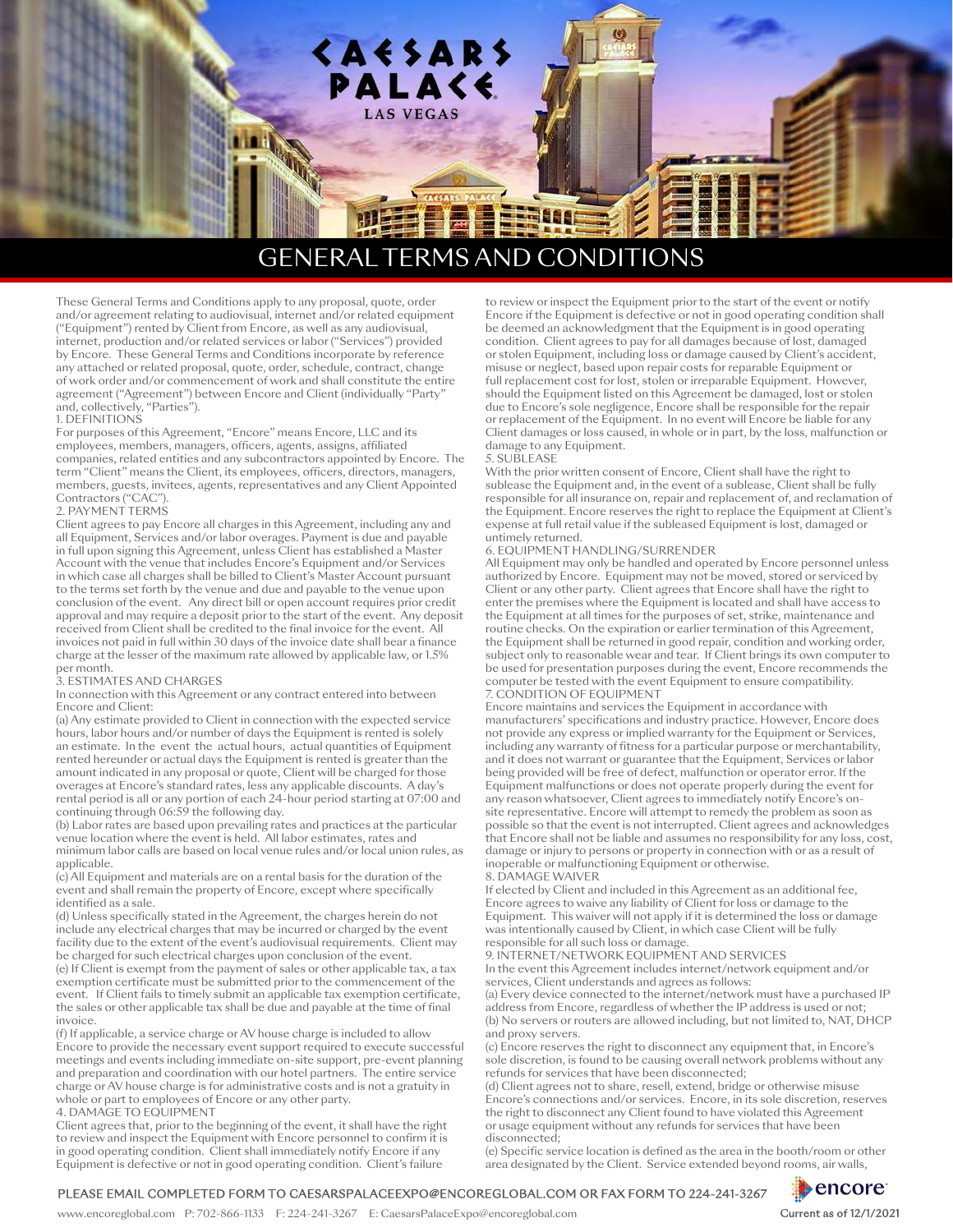

# GENERAL TERMS AND CONDITIONS

doorways, walkways or 50' distance from the drop point will require an additional location and incur an additional fee;

(f) Encore is not responsible for any cable and/or equipment provided by Client or any third party;

(g) The network may only be used for lawful purposes and in accordance with these terms and conditions. Transmission of any materials in violation of any local, state, federal or international laws or regulations is strictly prohibited. This includes, but is not limited to, copyrighted materials, materials judged to

be threatening or obscene, or materials protected by trade secrets; (h)WIRELESS (802.11) DECLARATION. Wireless internet service is inherently vulnerable to interference from other devices that transmit similar radio frequency signals or that operate within the same frequency spectrum. Encore cannot guarantee that interference will not occur. Encore does not recommend wireless service for mission critical services such as product presentations or demonstrations. For demonstrations or to present products and other mission critical activity via the internet, Encore highly recommends Client purchases hardwired services such as a Room/Booth Connect or Event Connect. If you are unsure which product best suits your needs, please contact Encore's on-site representative.

(i) ALL WIRELESS ACCESS POINTS NOT AUTHORIZED BY ENCORE ARE PROHIBITED. Client provided access points are prohibited for use within the event facility without Encore's prior approval. Wireless access points without adjustable power outputs are prohibited under all circumstances. If a Client wishes to showcase its wireless products, it must contact Encore at least 14 days prior to the start of the event so that Encore may attempt (with no guarantee) to engineer a cohesive operating network that limits or controls interference. Approvals may incur a site survey fee. 10. CANCELLATION

Unless otherwise agreed to in writing, if Client cancels the scheduled event more than 30 days prior to the start of the event, Client will not be charged any cancellation fee, except for any out of pocket expenses incurred by Encore. In the event of a full or partial cancellation less than 30 days, but more than 72 hours, prior to the start of the event, Client shall pay Encore 50% of the price set forth in the Agreement, plus any out of pocket expenses incurred by Encore. In the event of full or partial cancellation less than 72 hours prior to the start of the scheduled event, Client shall pay Encore 100% of the price set forth in the Agreement. ALL CANCELLATIONS MUST BE MADE IN WRITING AND RECEIVED BY ENCORE'S ON-SITE REPRESENTATIVE BEFORE BECOMING EFFECTIVE.

#### 11. CLIENT MATERIAL HANDLING

Unless this Agreement includes or contemplates Encore's handling of Client's materials, Client shall not ask Encore to handle or assist in handling Client's materials and Encore assumes no responsibility for loss, damage, theft or disappearance for any such materials. In the event Encore handles Client's materials as part of this Agreement, Encore's maximum liability for loss or damage to such materials and Client's sole and exclusive remedy is limited to \$.50 (USD) per pound per article with a maximum liability of \$100.00 (USD) per item, or \$1,500.00 (USD) per shipment, whichever is less. All shipment weights are subject to correction and final charges determined by the actual or re-weighed weight of the shipment.

#### 12. DEFAULT

If Client fails to pay rent or otherwise fails to observe, keep or perform any provision of this Agreement, or if Client should enter into voluntary or involuntary bankruptcy or receivership or other legal impediment that could impair the Equipment, Encore shall have the right to:

(a) Immediately reclaim the Equipment and declare the entire amount of rent immediately due and payable without demand or notice to Client. Client waives any damages occasioned by such reclamation. Any reclamation shall not constitute a termination of this Agreement unless Encore expressly notifies Client in writing;

(b) Sue to recover all amounts owed or accruing to Encore;

(c) Terminate this Agreement as to any or all items of Equipment or Services and recover the full price of the Agreement; and/or

(d) Exercise any other remedy at law or equity. All such remedies are

cumulative and may be exercised concurrently or separately. The exercise of any remedy shall not release Client from this Agreement and Client shall remain liable for the full performance of all obligations to be performed by Client under this Agreement.

#### 13. GOVERNING LAW AND VENUE

Any and all claims, actions, disputes or controversies arising out of or related to this Agreement shall be governed by and construed in accordance with the laws of the State of Nevada, without regard to conflict of laws provisions. Any and all claims, actions, disputes or controversies arising out of or related to this Agreement shall be litigated only in the appropriate state or federal court situated in Clark County, Nevada. The Parties submit to the exclusive jurisdiction and venue of such courts for purposes of any such action and the enforcement of any judgment or order arising therefrom. Each Party further waives any right to a change of venue or any objection to the jurisdiction of the state and federal courts located in Clark County, Nevada. 14. ATTORNEYS' FEES AND COSTS

In the event of any dispute or action related to or arising out of this Agreement, the prevailing Party shall be awarded reasonable attorneys' fees and costs, court costs, Equipment recovery costs and storage charges.

#### 15. INDEMNIFICATION

Client agrees to fully defend, indemnify and forever hold harmless Encore from and against any and all claims, causes of action, fines, penalties, damages, liabilities, judgments and expenses (including, but not limited to, attorneys' fees and costs) arising from Client's and/or CAC's: (a) negligence or willful misconduct; (b) violation of any applicable federal, state or local law or ordinance; (c) violation of any show or event rule, policy or regulation published or set forth by the show or event venue; and/or (d) copyright, patent or other intellectual property infringement including, but not limited to, any and all claims related to Encore's use of materials, recordings, videos, transmissions, software, and/or hardware provided by Client. 16. LIMITATION OF LIABILITY

In no event will Encore be liable to Client or any other party for any special, exemplary, incidental or consequential damages (including, but not limited to lost profits, earnings, use or data), whether in contract, tort or otherwise. 17. FORCE MAJEURE

The Parties' performance under this Agreement is subject to war, threat of war, terrorism, disasters, acts of God, government regulations, strikes, labor disputes, civil disorder, curtailment of transportation facilities, or any other emergency of comparable nature beyond the Parties' control, making it impossible, illegal or materially impractical to perform its obligation under this Agreement and which requires the event to be postponed or cancelled ("Force Majeure Event"). Both Parties agree that, if possible, the event that is the subject of this Agreement will be rescheduled at the first available opportunity suitable for each Party. In the event the Parties are unable to reschedule due to a Force Majeure Event, this Agreement may be terminated upon reasonable written notice without a cancellation charge as set forth herein, except that Encore shall be entitled to reimbursement of all actual costs incurred and actual services rendered pursuant to this Agreement. 18. SEVERABILITY

In the event that any provision of this Agreement shall be unenforceable or inoperative as a matter of law, the remaining provisions shall remain in full force and effect and be construed as though such unenforceable or inoperative provisions had never been a part of this Agreement. 19. SURVIVAL

All provisions of this Agreement related to indemnification, disclaimers and limitations on liability and all other obligations of the Parties that arise in connection with Encore's provisions of Equipment and/or Services survive the termination of this Agreement.

20. ENTIRE AGREEMENT

This Agreement contains the Parties' entire understanding and may not be modified except in writing signed by both Parties.